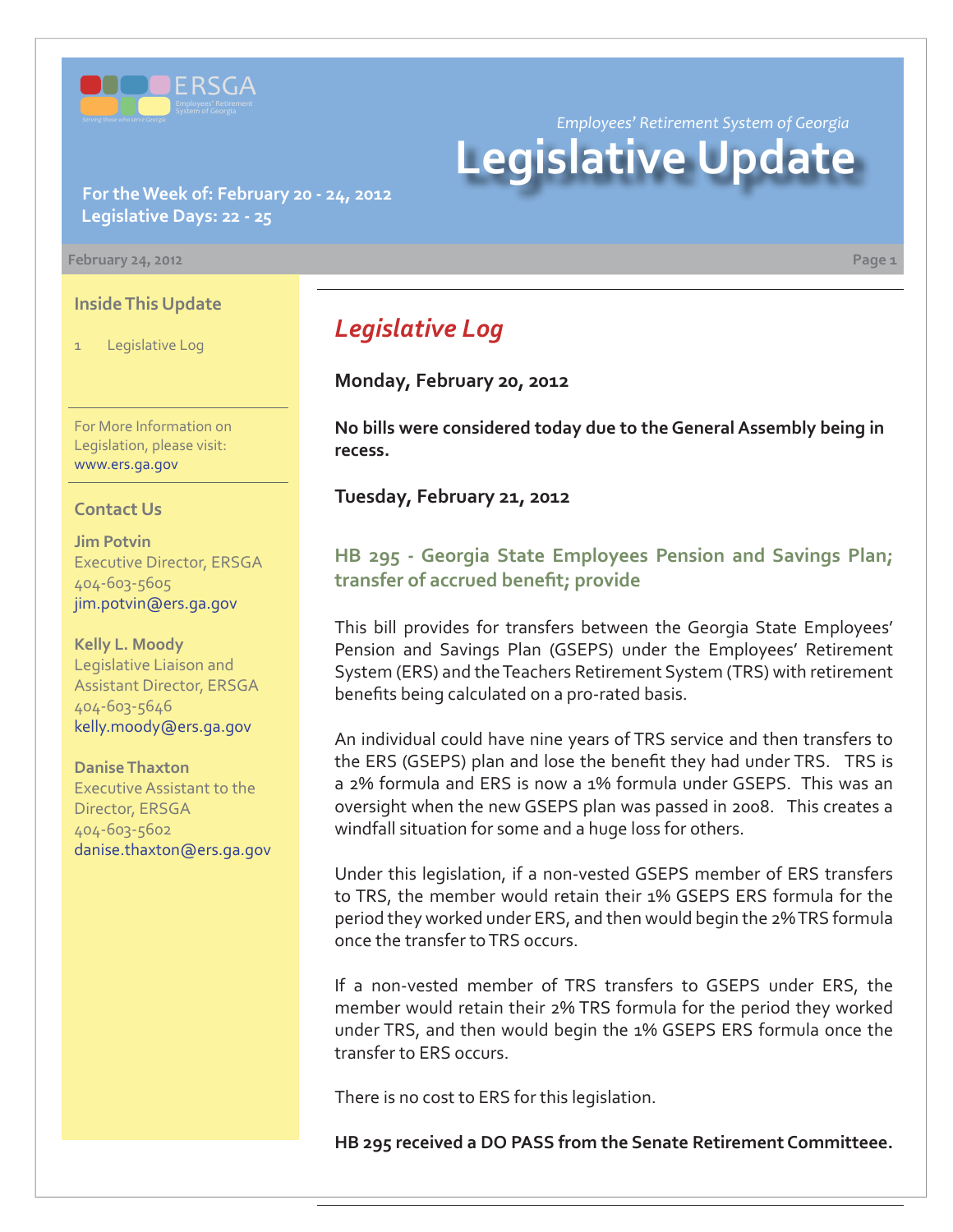# *Legislative Log (continued)*

#### **Wednesday, February 22, 2012**

**[HB 183 – General Assembly members; members of Georgia Legislative Retirement System;](http://www.legis.ga.gov/legislation/en-US/Display/20112012/HB/183) provisions**

This legislation allows new members of the General Assembly to make an irrevocable election to become members of the Legislative Retirement System (LRS) within two months of the beginning of each term of office on or after July 1, 2012. Once an election is made for LRS membership, there is no requirement to make an election to continue membership in this system. The required vesting period of eight years will remain unchanged.

The bill also allows an irrevocable election for those who previously declined LRS membership the ability to purchase prior service, provided that the member pays full actuarial cost.

As part of clean-up legislation for compliance purposes, this bill also amends statute to make it mandatory that employers report rehire of LRS retirees.

#### **HB 183 received a DO PASS from the House Rules Committee and was placed on the House Debate Calendar for 2/23/12.**

## **[SB 402 - "Employees' Retirement System of Georgia Enhanced Investment Authority Act";](http://www.legis.ga.gov/legislation/en-US/Display/20112012/SB/402)**  define certain terms relating to certain types of investments

This bill amends provisions relating to the Public Retirement Systems Investment Authority Law by defining the term "alternative investments" and allows eligible large retirement systems, other than the Teachers Retirement System, to make certain alternative investments.

Senate Bill 402 allows investment in alternative investments of up to 1% per year, with a total of no more than 5% of total funds at any time.

The bill, as written, provides certain protections to ERS:

- Does not specify participation in investments based on geography
- Language is structure specific
- Each investment requires at least 4 other investors on the same terms not affiliated with the issuer
- Each investment shall only be made in private pools and issuers that have at least \$100 million in assets
- A code of ethics must be adopted relating to investing in and disposing of these investment vehicles

Annual reporting is required to the Governor and the House and Senate Retirement Committee Chairpersons detailing the performance of such investments.

#### **SB 402 received a DO PASS from the Senate Rules Committee and was placed on the Senate Debate Calendar for 2/23/12.**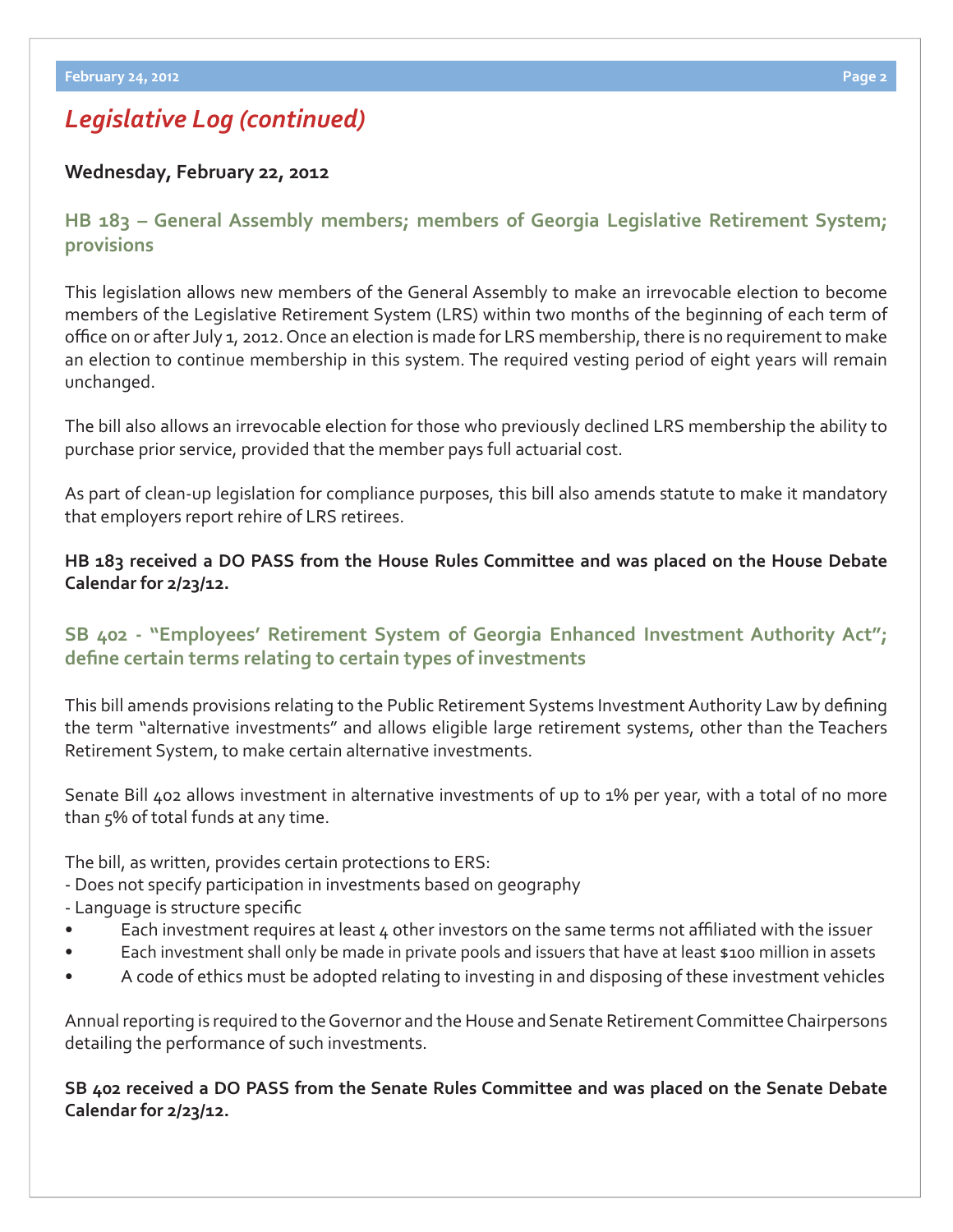# *Legislative Log (continued)*

## **Thursday, February 23, 2012**

**[HB 183 – General Assembly members; members of Georgia Legislative Retirement System;](http://www.legis.ga.gov/legislation/en-US/Display/20112012/HB/183)  provisions**

This legislation allows new members of the General Assembly to make an irrevocable election to become members of the Legislative Retirement System (LRS) within two months of the beginning of each term of office on or after July 1, 2012. Once an election is made for LRS membership, there is no requirement to make an election to continue membership in this system. The required vesting period of eight years will remain unchanged.

The bill also allows an irrevocable election for those who previously declined LRS membership the ability to purchase prior service, provided that the member pays full actuarial cost.

As part of clean-up legislation for compliance purposes, this bill also amends statute to make it mandatory that employers report rehire of LRS retirees.

### **HB 183 received a DO PASS by Committee Substitute from the full House of Representatives by a vote of 159 - 2.**

## **[SB 402 - "Employees' Retirement System of Georgia Enhanced Investment Authority Act";](http://www.legis.ga.gov/legislation/en-US/Display/20112012/SB/402)**  define certain terms relating to certain types of investments

This bill amends provisions relating to the Public Retirement Systems Investment Authority Law by defining the term "alternative investments" and allows eligible large retirement systems, other than the Teachers Retirement System, to make certain alternative investments.

Senate Bill 402 allows investment in alternative investments of up to 1% per year, with a total of no more than 5% of total funds at any time.

The bill, as written, provides certain protections to ERS:

- Does not specify participation in investments based on geography
- Language is structure specific
- Each investment requires at least 4 other investors on the same terms not affiliated with the issuer
- Each investment shall only be made in private pools and issuers that have at least \$100 million in assets
- A code of ethics must be adopted relating to investing in and disposing of these investment vehicles

Annual reporting is required to the Governor and the House and Senate Retirement Committee Chairpersons detailing the performance of such investments.

**SB 402 received a DO PASS by Committee Substitute from the full Senate by a vote of 50 - 4.**